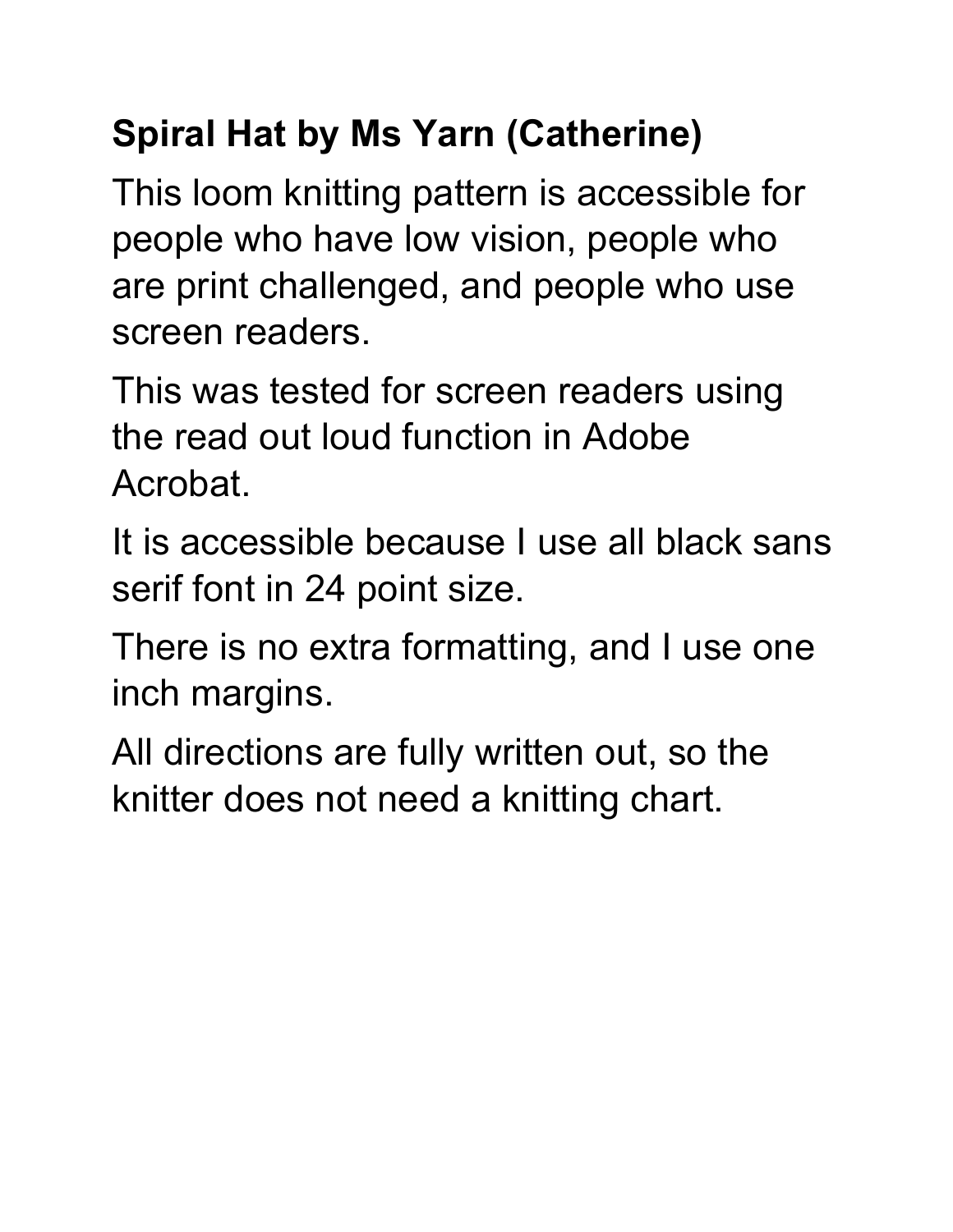

Image description: Yellow thickly knit beanie with short ribbed brim, and spiralpatterned body on a mannequin head outside on the grass. The spiral is pronounced, thanks to protruding loops.

This project has a descriptive YouTube video, but some of the information in the video can only be seen by sighted knitters.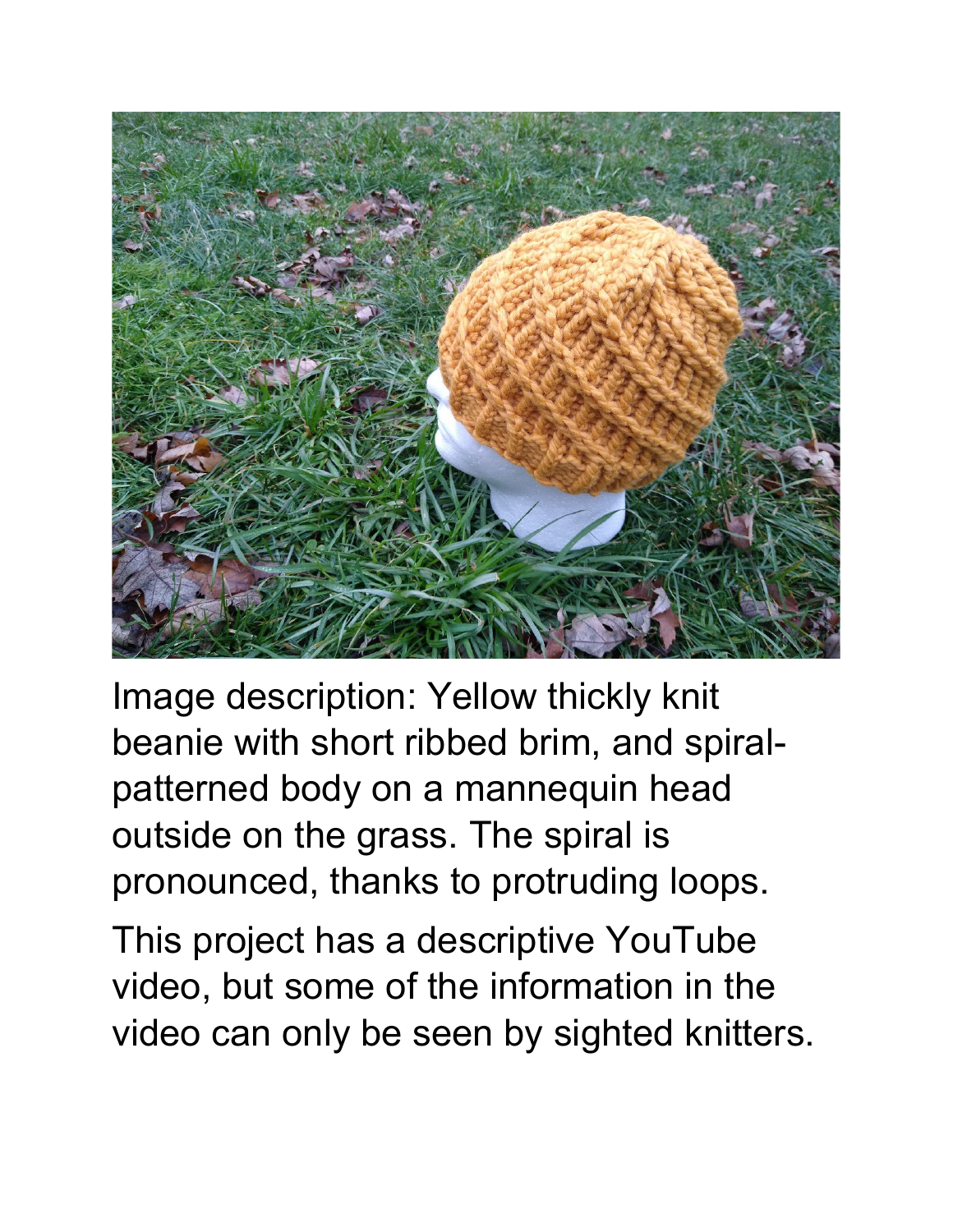The video is fully captioned and is accessible for people with hearing impairments.

[Link to YouTube video.](https://youtu.be/FvJpiuzlWZY)

## **Materials.**

For the materials, you need a 41 peg round loom.

The pegs are spaced thirteen sixteenths of an inch apart.

For the yarn, I used one ball of #6 Wool Ease Thick and Quick which is 106 yards or 97 metres long. I used a yellow colour called Mustard.

You will also need a hook, a pair of scissors, and a yarn needle, and you may need stitch markers or loom markers to help you with the rib stitch brim.

#### **Finished size.**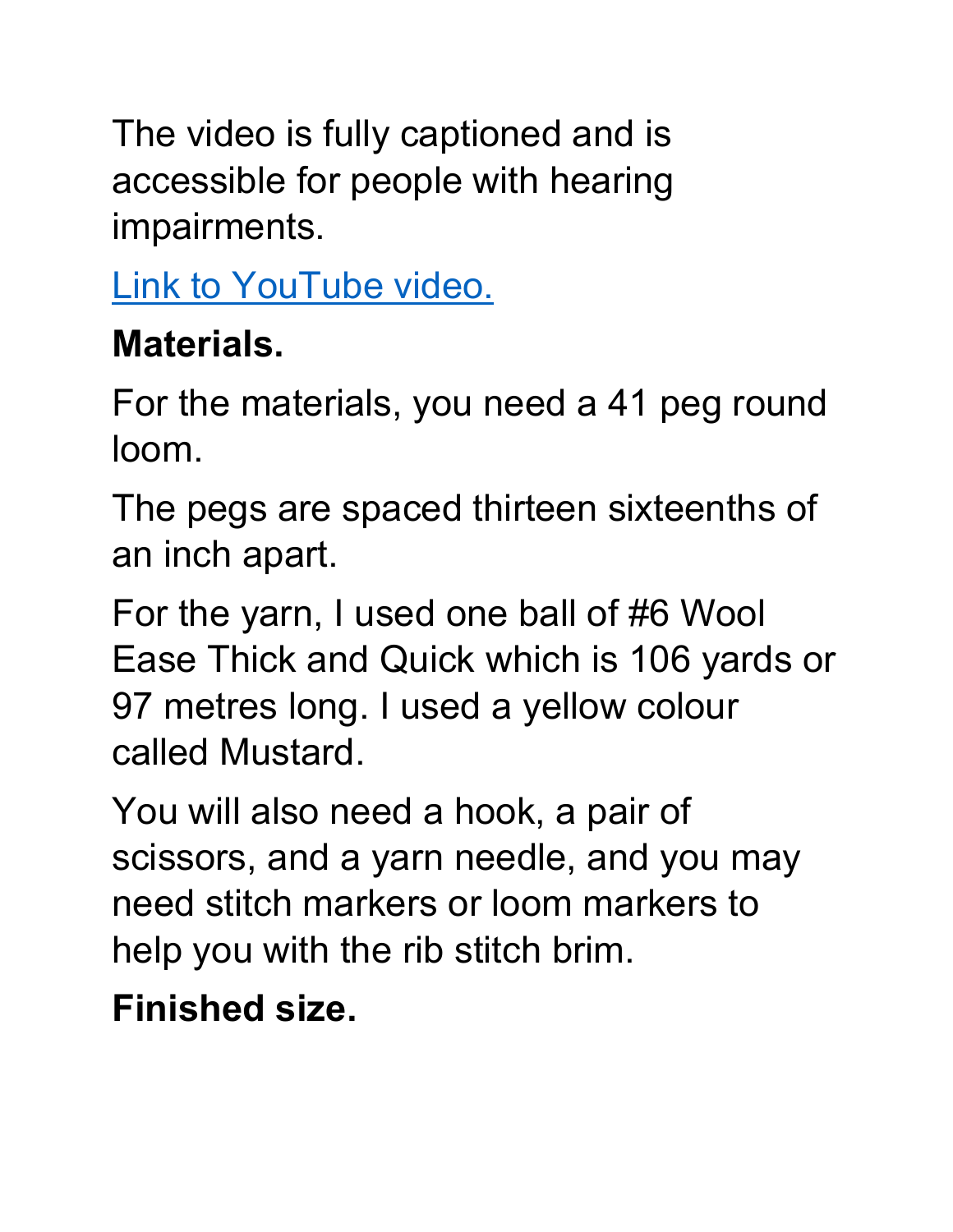The circumference of the body of hat when lying flat is 18 inches or 43 centimetres.

The length of the hat is 8.5 inches or 21 centimetres.

# **Gauge.**

The gauge is 10 stitches and 14 rows for 4 inches or 10 centimetres of the spiral pattern.

## **Notes.**

The video and the instructions below assume you are working clockwise.

All knit stitches in this pattern are made using the e-wrap knit stitch.

The spiral is created using a "left twist" which means you'll take two loops and make them switch places. This technique may also be known as "left cross" or "cable 2 front."

## **Instructions.**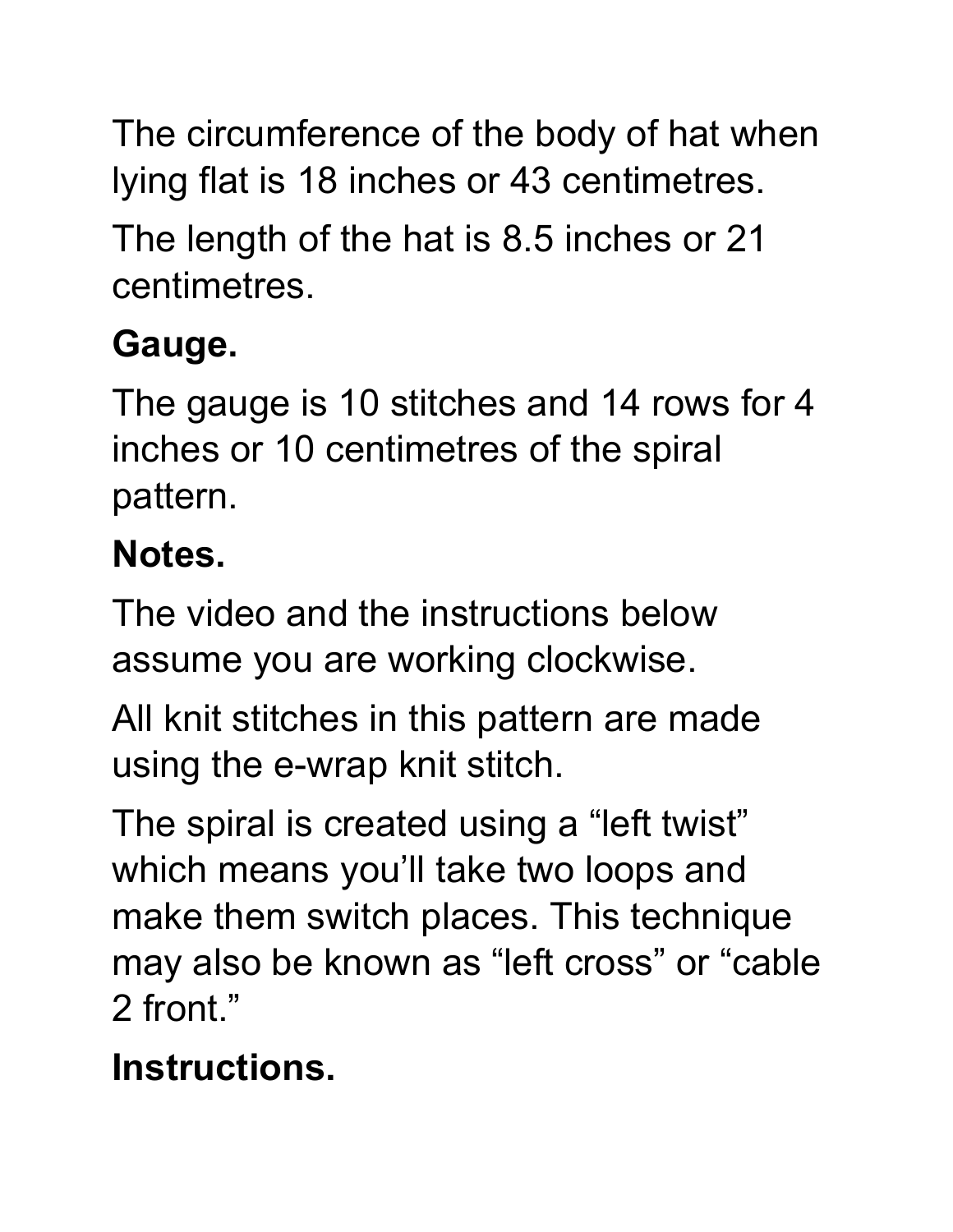#### **Mark loom.**

The rib stitch brim is made by doing a Knit 1, Purl 1 sequence, so you can mark your pegs to help you remember.

## **Cast on.**

Do an e-wrap cast on by wrapping all pegs, then re-wrapping all pegs and knitting over all the bottom loops. Feel free to use a different cast on if you prefer.

#### **Brim.**

Round 1: Knit 1, Purl 1. Repeat to end. The last stitch, which is on peg 41, will be knit.

Repeat Round 1 for a total of 5 times to complete the brim.

## **Spiral Body.**

Round 6: Knit entire round.

Note that the repeat begins on round 7.

Round 7: You will do the six-stitch repeat as follows: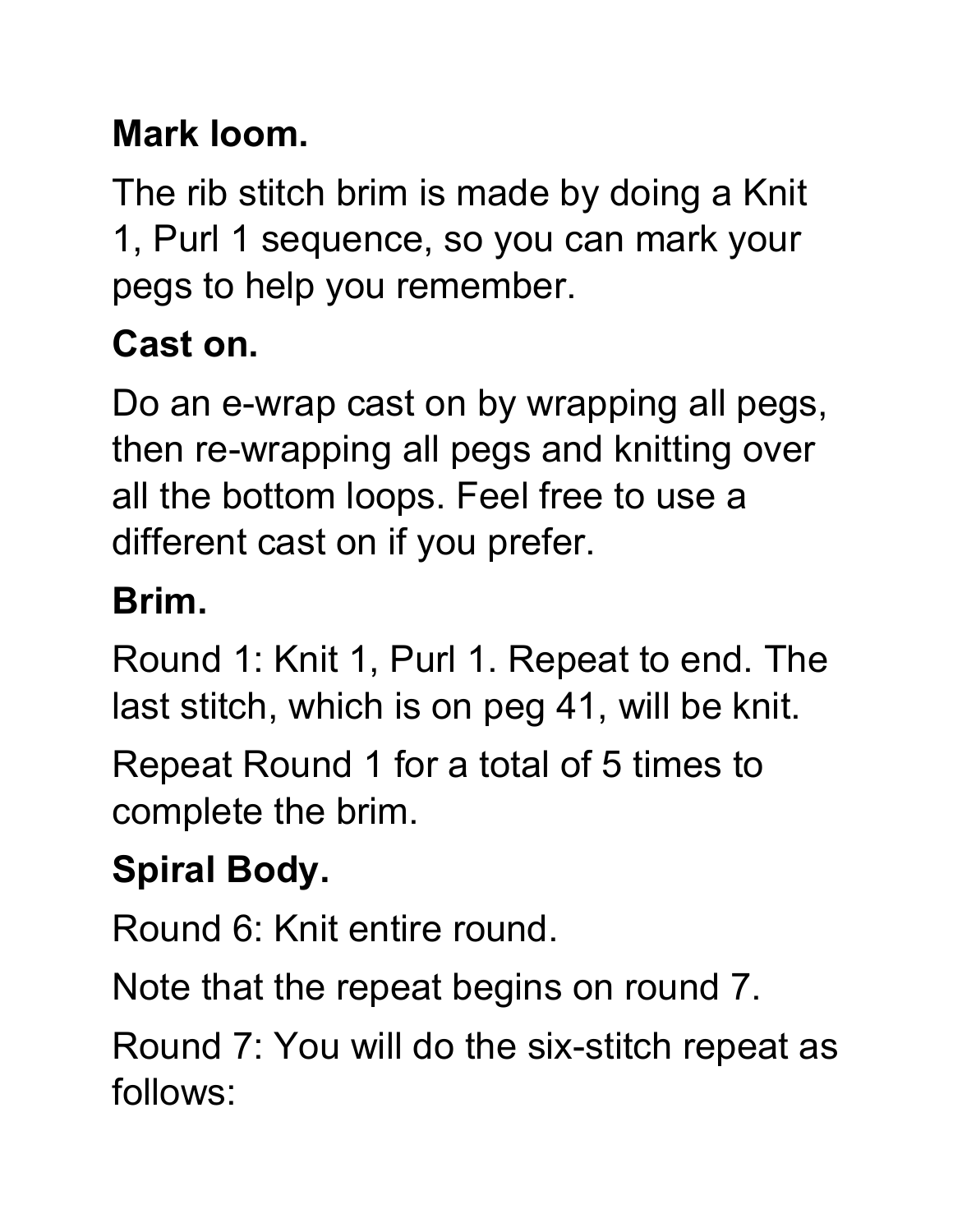Knit on pegs 1 to 4.

Make the left twist by picking up the loop on peg 6, untwisting it, and holding it in the back with your fingers or a cable needle.

Pick up the loop on peg 5, untwist it, and put it on peg 6.

Put the loop in the back on to peg 5.

That's the left twist. That's the end of the six-stitch repeat.

Do this repeat over and over again. This six-stitch repeat will shift over by one peg every time you start a new round. This creates the spiral.

Complete rounds 7 to 26 for the spiral body.

#### **Crown decrease.**

Round 27: Do a quick crown decrease in order to decrease from 41 stitches to 21 stitches. Move the loops on all even pegs over to the odd pegs on the right.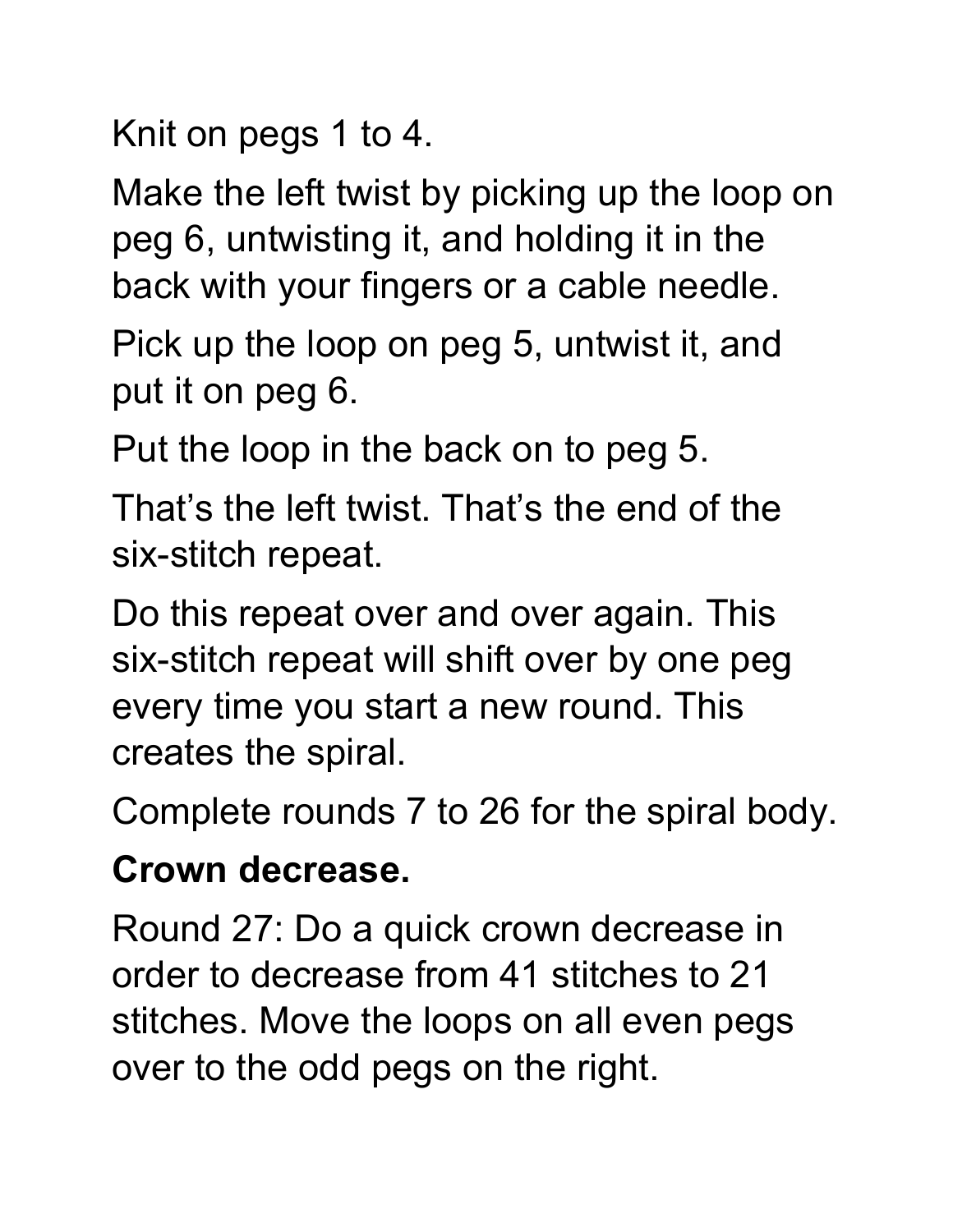So put the loop on peg 2 onto peg 1, and knit on peg 1. Put the loop on peg 4 onto peg 3, and knit on peg 3. Continue in this fashion all the way around the loom. On peg 41, simply knit it.

Round 28: Knit all the pegs, you have 21 remaining stitches.

## **Bind off.**

Do the gather bind off. Close the hat by taking your yarn up all the remaining stitches. Pull tight, sew a circle around the top, tie a knot, and weave in the ends.

As an option, tighten the cast on.

If you make this hat, please consider sharing it on Instagram #MsYarn and tagging me @HelloMsYarn.

Link to [YouTube channel.](https://www.youtube.com/channel/UC2XDM2cKS1IOeYZkW7Wb0FA) Link to [Instagram.](https://www.instagram.com/hellomsyarn/)